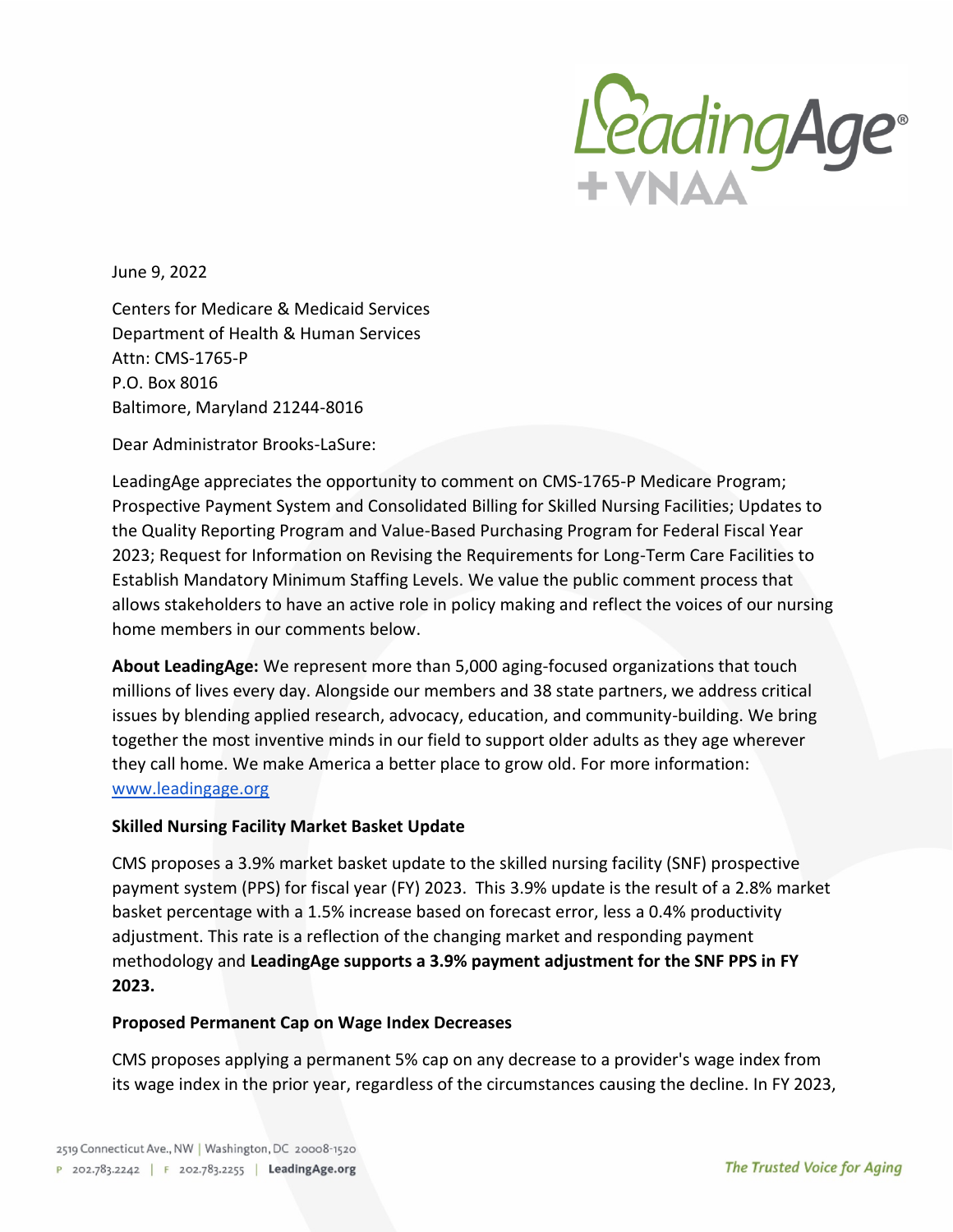a SNF's wage index would not be less than 95 percent of its final wage index for FY 2022, regardless of whether the SNF is part of an updated core based statistical area. In subsequent years, a provider's wage index would not be less than 95 percent of its wage index calculated in the prior FY.

**LeadingAge supports a permanent cap on wage index decreases across our member provider settings.** However, we recommend the percentage cap should be lower than the proposed 5%, should be applied in a non-budget neutral way, and should be made retroactive for all provider types. Applying the cap in a non-budget neutral way will ensure that when significant economic downturns occur, all providers will be protected from significant reductions. Based on feedback from LeadingAge members, we also found that most wage indices do not swing by 5% and even a 2% wage decrease impacts operations.

#### **Recalibrating the Patient-Driven Payment Model Parity Adjustment**

CMS proposes a 4.6% parity adjustment to the patient-driven payment model (PDPM) for FY 2023. When CMS implemented PDPM in FY 2020, the intent was for the new payment model to be budget neutral, resulting in neither an increase nor a decrease in SNF Medicare A payments. CMS reports that implementation of PDPM inadvertently increased SNF payments by nearly 5% and proposed a parity adjustment in FY 2022 to ensure budget neutrality.

Recognizing the impact of the COVID-19 public health emergency (PHE), CMS proposed a methodology in calculating recalibration that excluded SNF residents who fell into one of 2 categories: residents who were diagnosed with COVID-19 and residents who were admitted to the SNF for skilled care utilizing the Qualifying Hospital Stay waiver implemented in 2020.

LeadingAge opposed the parity adjustment in FY 2022, citing that the onset of the PHE only months after PDPM implementation combined with the pervasive impact on the health and well-being of all residents, including those who had not been diagnosed with COVID-19 or utilized the Qualifying Hospital Stay waiver, and nursing home operations prohibited an accurate evaluation of PDPM and therefore, the parity adjustment should be delayed until after the end of the PHE when more stable data could be collected.

In response to these comments, CMS adjusted methodology to utilize a data collection control period that included 6 months of data from FY 2020 (October 2019 – March 2020) and 6 months of data from FY 2021 (April 2021 – September 2021) when data suggests that COVID-19 case prevalence was relatively low. This updated methodology resulted in the parity adjustment from a proposed 5% in FY 2022 to the 4.6% proposed for FY 2023.

**LeadingAge opposes PDPM parity adjustment at this time.** We recognize that CMS must reconcile the model to achieve the intended budget neutrality. We further recognize that CMS has updated the parity adjustment to account for the ongoing PHE. However, it is for this very reason that LeadingAge cannot support the parity adjustment. Nursing homes continue to struggle financially. Care needs and resource needs have not decreased and as our nation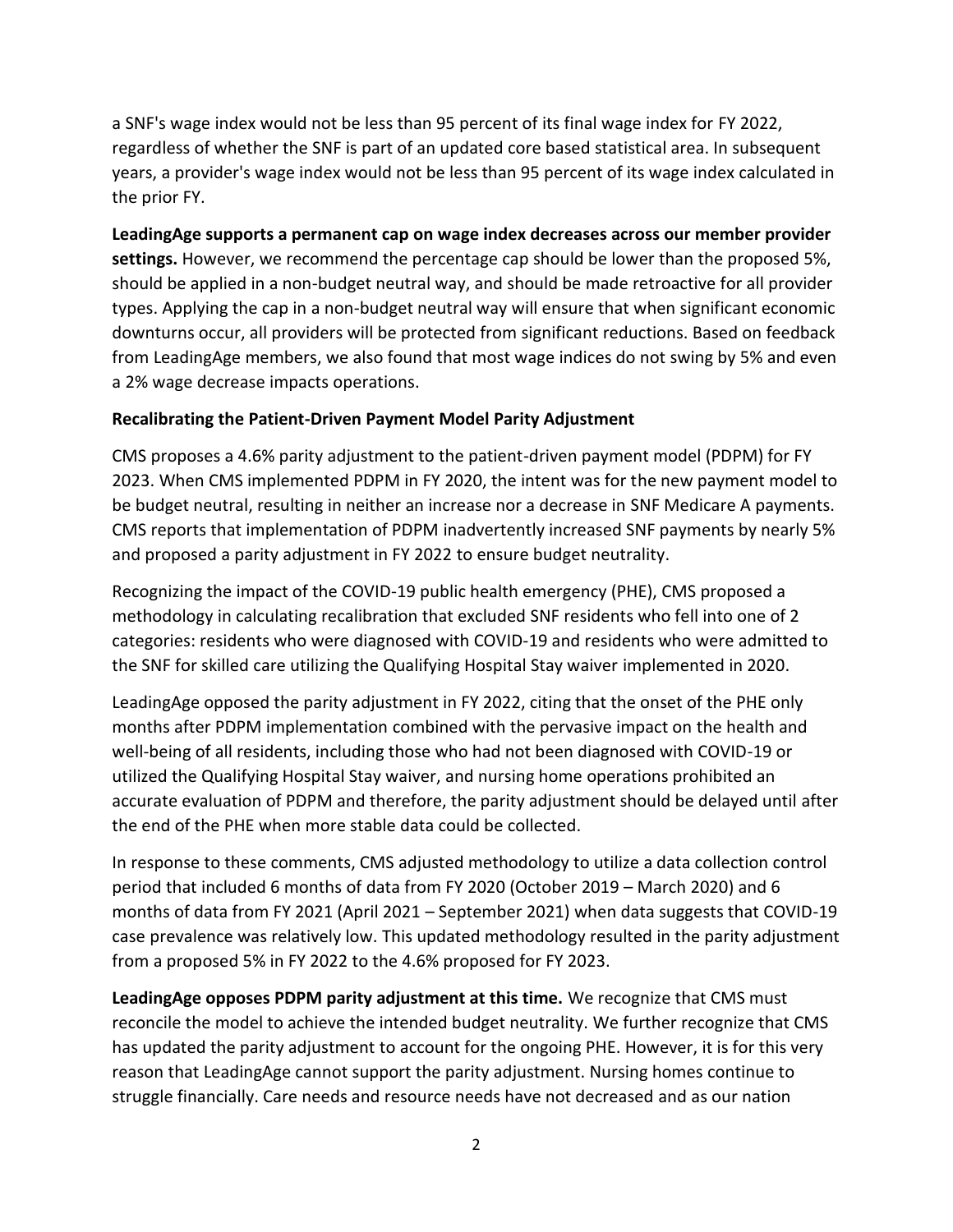continues to experience new variants and surges in waves, our nursing homes must adjust staffing and personal protective equipment (PPE) in the care of SNF residents.

CMS states that resident classification and care provision was impacted by the implementation of PDPM. This fact is undeniable and should have been expected. In the months leading up to PDPM implementation, nursing homes across the country attended trainings, including trainings provided by CMS, emphasizing the importance of accurately identifying and treating resident conditions, including conditions such as depression, that were not previously accounted for, and swallowing issues, that were not adequately accounted for under the previous payment system. CMS is likely correct that resident acuity post-PDPM probably differed very little from resident acuity pre-PDPM. Nursing homes simply improved their ability to classify and treat resident acuity.

Six months later, we entered the PHE and acuity increased broadly across the nursing home population, regardless of a resident's COVID status or utilization of the Qualifying Hospital Stay waiver. It defies logic to think COVID impacted only those touched directly. Similarly, it defies logic to think that a payment system should not be responsive to care costs. The cost of medical supplies has increased, as has the cost of staff to provide the care. CMS may defend an implementation plan that did not appropriately anticipate improvements in quality of care, but CMS cannot defend a plan to pay less for care that costs more. Nursing homes are closing all across the country due to present and post-COVID implications. Challenges will be further exacerbated by implementation of the parity adjustment.

#### **Request For Information: Infection Isolation**

CMS requests information on coding infection isolation on the Minimum Data Set (MDS). The Staff Time and Resource Intensity Verification (STRIVE) project in 2005 determined that there was a relative increase in resource utilization and costs associated with treating patients with active isolation, including the personal protective equipment (PPE) and additional protocols required for treating that patient, and the payment system was adjusted to account for those costs.

In order for an individual to be coded for infection isolation on the MDS, the individual must meet 4 criteria: 1) the individual has an active infection with highly transmissible or epidemiologically significant pathogens that have been acquired by physical contact or airborne or droplet transmission. 2) Precautions are over and above standard precautions. That is, transmission-based precautions must be in effect. 3) The patient is in a room alone because of active infection and cannot have a roommate. 4) The patient must remain in his or her room and all services must be brought to the resident.

Individuals diagnosed with COVID-19 meet these criteria. COVID-19 was and continues to be highly transmissible with pathogens acquired through contact or droplet transmission and, in the case of aerosol-generating procedures, through airborne transmission. Individuals diagnosed with COVID-19 require transmission-based precautions, which include isolation. In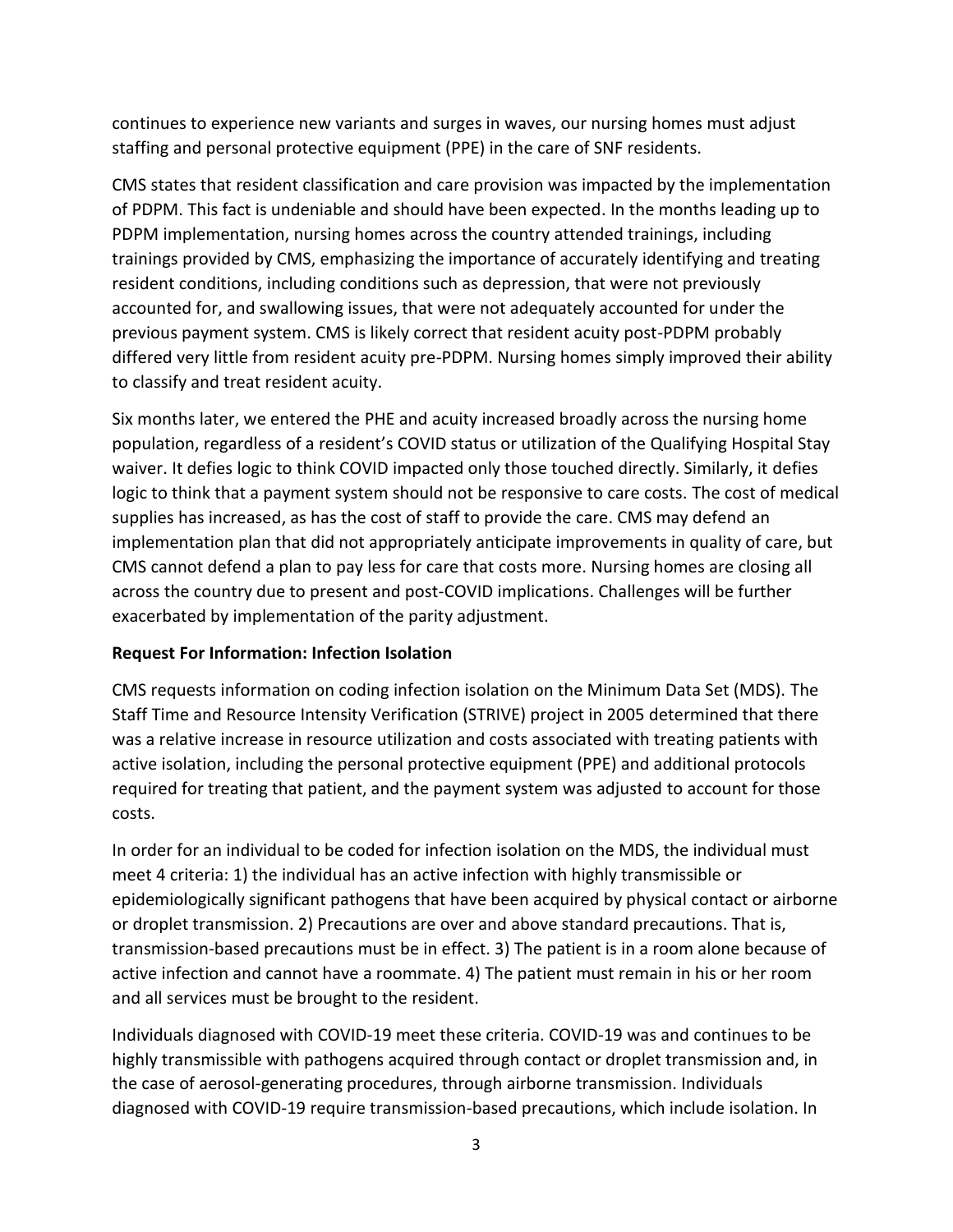the nursing home, the resident is isolated to his or her room per CDC recommendations and all services must be brought to the resident. Yet, because of overwhelming case rates across the country and quarantine recommendations for new admissions resulting in the need to cohort residents, nursing homes have been able to code infection isolation for only a fraction of the residents who otherwise meet criteria.

CMS asks whether the relative increase in resource utilization for each of the patients within a cohorted room, all with an active infection, is the same or comparable to that of the relative increase in resource utilization associated with a patient that is isolated due to an active infection. Our members report that the increase in resource utilization is the same and **LeadingAge urges CMS to adjust infection isolation coding on the MDS to allow for coding of cohorted individuals** who otherwise meet the criteria of active infection requiring transmissionbased precautions and isolation to the resident room.

The cohorting of residents with similar active infection is an arbitrary distinction rendered necessary only because of space constraints. The costs of caring for a resident in a cohorted room is no different than the cost of caring for a resident in a private room. A resident with active infection requires the same care and treatment, regardless of whether he has a roommate on the other side of the curtain. The staff caring for this individual don the same amount and type of PPE, regardless of whether the resident has a roommate. The staff must follow protocols to properly doff and re-don new PPE for each resident for whom they provide care, regardless of whether the residents under their care are in the same room or separate rooms. A resident's care is individualized according to the resident's needs and payment should be reflective of the costs associated with those needs.

#### **Skilled Nursing Facility Quality Reporting Program**

LeadingAge supports transparency around the quality of care provided in nursing homes. We recognize that quality measures are an essential tool for providing both consumers and providers with objective data on the care provided. However, we caution CMS against rendering this information meaningless by sheer overwhelm of data. Currently, nursing home care is tracked and reported on Care Compare through 17 short-stay measures, 16 long-stay measures, and additional staffing measures. The Quality Reporting Program reports on 15 measures and the Value-Based Purchasing program currently reports one measure but can be expanded up to 10 measures. LeadingAge encourages CMS to examine the overlap, the differences, and the magnitude of quality measures to which SNFs are subject to identify any opportunities for streamlining information.

Additionally, as CMS begins to add new measures to any of these programs, it will be important for measures to be risk-adjusted to consider the effects of COVID-19. At present, the broader implications on health care utilization of long COVID patients is unknown. For example, will these individuals have more infections, be susceptible to more chronic conditions, and/or be hospitalized or re-hospitalized more frequently? All QRP and VBP measures should risk adjust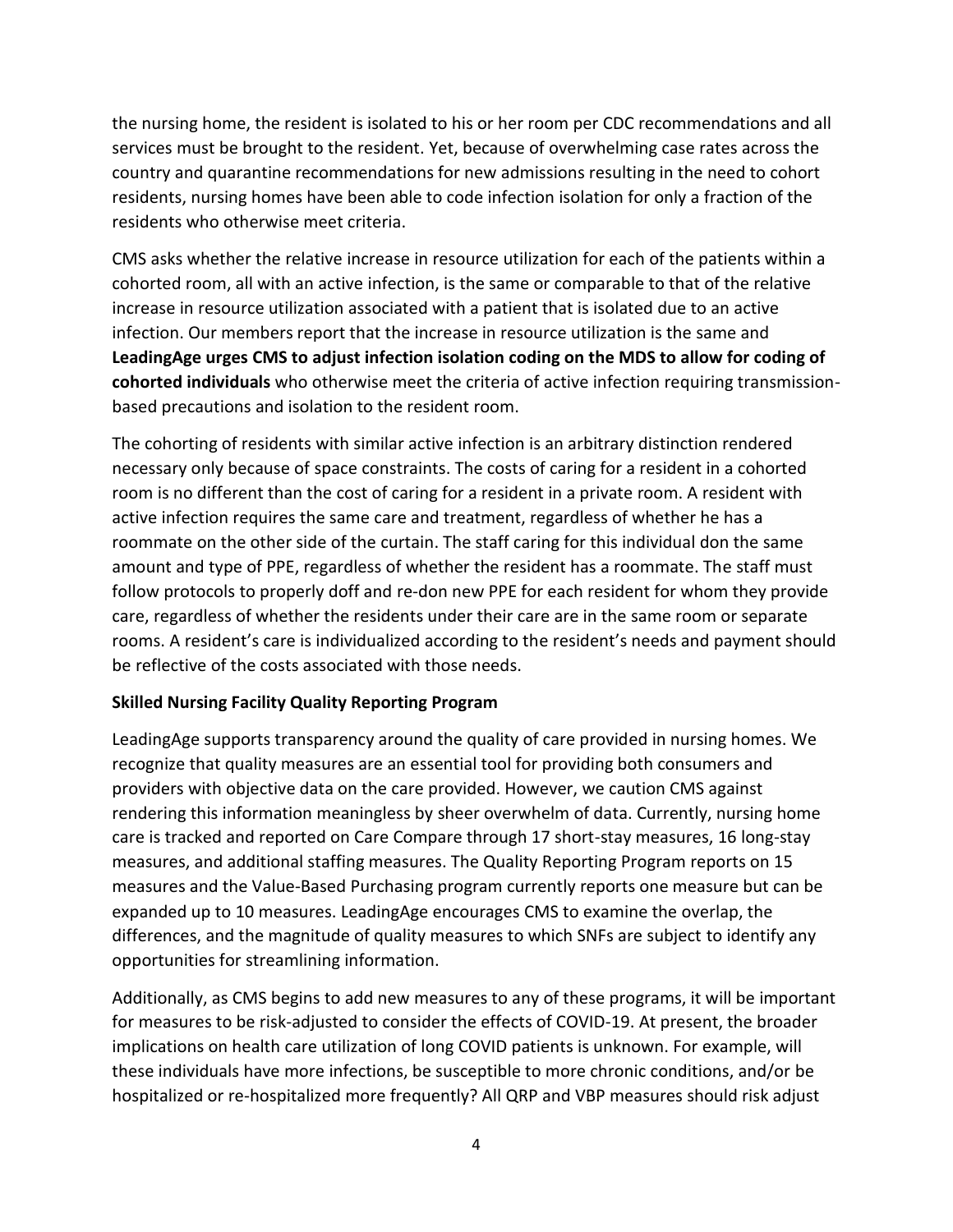for individuals who are currently infected with COVID-19, those who have recently recovered but may have some lingering effects, and those diagnosed with long COVID in order to account for different expected health care utilization patterns and increased resource intensity of services provided to these individuals.

Further, for both the SNF QRP and VBP programs, we remain concerned that the data considered in calculating measures is limited exclusively to Medicare fee-for-service (FFS) data. On a national level, nearly 47% of Medicare eligible beneficiaries are enrolled in a Medicare Advantage (MA) plan or Special Needs Plan (SNP). By limiting calculations to Medicare FFS data, the quality of care delivered for these individuals is excluded from the calculations.

SNFs in areas where MA/SNP penetration exceeds 50-60% or more are held accountable for quality in the QRP and VBP programs and have their rates impacted based on only a small proportion of residents to whom they provide care. In these areas of the country, we get an incomplete picture of the quality delivered by these SNF providers. Due to the lack of MA/SNP data, we also don't know how quality may vary between Medicare FFS and MA/SNP beneficiaries. We encourage CMS not to leave these beneficiaries behind and ensure they, too, are receiving quality care by requiring plans to share their data with CMS.

#### **Skilled Nursing Facility Quality Reporting Program: Influenza Vaccination Coverage among Healthcare Personnel Measure**

CMS proposes to adopt the Influenza Vaccination Coverage among Healthcare Personnel measure for the SNF Quality Reporting Program (QRP) beginning FY 2025. This process measure, endorsed by the National Quality Forum, would report on the percentage of healthcare personnel who receive the influenza vaccination during a given season. CMS proposes that SNF providers would report data at least once per season through the National Healthcare Safety Network (NHSN) system, with "season" being defined as October 1 – March 31 of each year.

**LeadingAge supports adoption of the Influenza Vaccination Coverage among Healthcare Personnel measure.** Influenza vaccination is an important tool in protecting the health and wellbeing of residents in long-term care and the staff caring for them. Reporting this measure promotes safety and increases quality of care in nursing homes. Noting that this measure is already in use in long-term care hospitals and inpatient rehabilitation facilities, adoption of this measure is consistent with the CMS initiative of alignment of measures across CMS programs.

However, LeadingAge urges CMS to be cautious in executing reporting for this measure. As healthcare personnel influenza vaccination data is not currently reported by nursing homes, new processes will need to be implemented. CMS must provide ample notification to providers through varied methods of communication to ensure reporting of this measure. Should CMS choose to enforce a reporting requirement, it is crucial that reporting requirements align with the specifications outlined in this proposed rule. CMS should require reporting of this data only once per season, rather than more frequent reporting as is currently required of COVID-19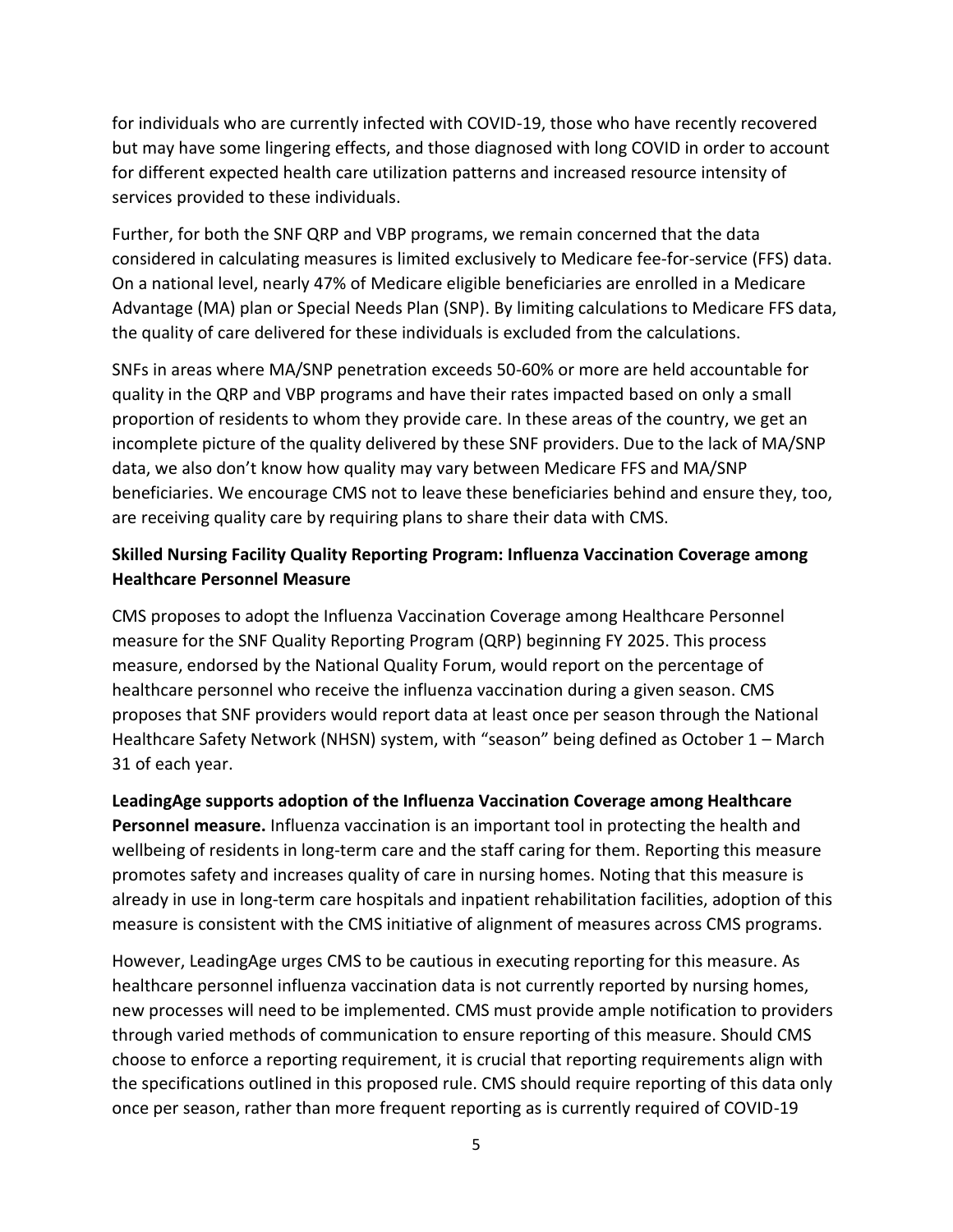vaccination data. We additionally caution CMS that enforcement of any requirement must follow a traditional citation route without automatic financial penalties, recalling that providers who fail to report this information will be penalized through the QRP construct.

### **Skilled Nursing Facility Quality Reporting Program: Collection of Certain Standardized Patient Assessment Data Elements**

CMS proposes collection of certain standardized patient assessment data elements (SPADEs) to begin with FY 2024, or October 1, 2023. While data collection was previously delayed to October 1 that is at least 2 full fiscal years after the end of the federal public health emergency, the revised data collection date of October 1, 2023 is 3 full years after the initial compliance date finalized in the FY 2020 SNF PPS rule.

**LeadingAge supports the revised data collection compliance date of October 1, 2023 for certain SPADEs.** We recognize the importance of collecting this data to advance health equity and improve quality of care for all beneficiaries. We note that the revised data collection date is further in the future than dates of data collection for SPADEs across long-term care hospital and inpatient rehabilitation facility Quality Reporting Programs and appreciate CMS's acknowledgement of the unique support needs of SNFs during the COVID-19 public health emergency.

CMS states that training and education will be provided to prepare SNFs for implementation and, as the SPADEs are reported on the Minimum Data Set (MDS), a draft of the updated version of the MDS would be released with sufficient lead time to prepare for the October 1, 2023 implementation date. LeadingAge recommends that the draft MDS be made available at least 6 months prior to the October 1, 2023 implementation date to allow providers time to train on the new SPADEs and examine 2 quarters' worth of data prior to inclusion in the SNF QRP.

# **Skilled Nursing Facility Quality Reporting Program: Request for Information – Overarching Principles for Measuring Equity and Healthcare Quality Disparities Across CMS Quality Programs**

CMS requests information on measuring health equity and healthcare quality disparities across quality programs. The rule proposes several overarching principles and approaches for consideration. LeadingAge supports the use of stratified measures to assist providers in identifying disparities in care. In addition to providing confidential feedback to nursing homes on stratified measure results to help identify disparities in care, LeadingAge recommends providing information to make this feedback meaningful to nursing homes, such as how to interpret the information and what can be done to address identified disparities. CMS should also use the cumulative data to identify disparities at a regional or national level on which targeted training and resources could be provided, either by CMS or by the Quality Improvement Organizations (QIOs).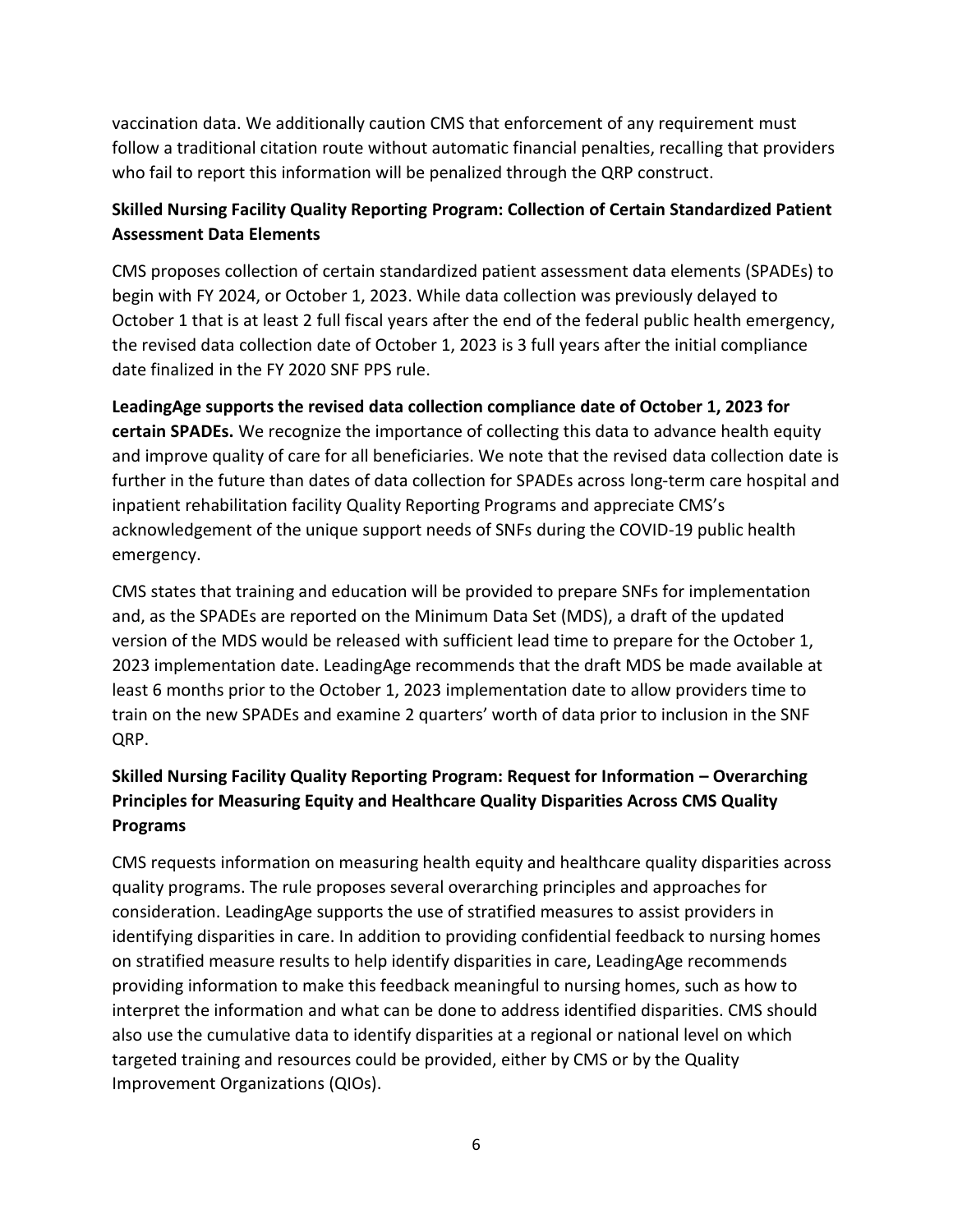LeadingAge supports selecting and prioritizing quality measures based on the guiding principles proposed to allow for stratified measure results for disparity reporting. These guiding principles include using existing clinical quality measures that have met industry standards for reliability and validity, prioritizing measures where evidence has shown outcome is affected by underlying healthcare disparity, establishing statistical reliability and representation prior to reporting results, and prioritizing reporting of measures that show differences in performance between subgroups across providers to ensure that reported results are meaningful. We recommend that when reporting these measures, CMS include information to make these measures meaningful and useful to providers.

LeadingAge supports the use of area-based indicators of social risk to identify and stratify social risk factors. A self-report demographic like the social determinants of health reported through the standardized patient assessment data elements gives a picture of the unique resident's perspective, while the area-based indices provide objective data on the risk factors present in the resident's usual environment. While varied data will be important in identifying social risk factors, more information would be needed to support the use of imputed data sources.

### **Skilled Nursing Facility Quality Reporting Program: Request for Information – Inclusion of the CoreQ Short Stay Discharge Measure in a Future SNF QRP Program Year**

CMS requests information on including the CoreQ Short Stay Discharge measure in a future SNF QRP program year. Inclusion of this National Quality Forum (NQF)-endorsed measure will provide a score of patient satisfaction based on 4 items including how well the patient felt his care needs were met and how well the patient felt his discharge needs were met.

**LeadingAge supports inclusion of the CoreQ Short Stay Discharge measure in future SNF QRP program years.** Currently, patient satisfaction is a missing, vital component to evaluating the quality of care provided in a SNF. Data obtained from the CoreQ would be a useful starting point in advancing a SNF's quality of care goals by highlighting areas of competence and areas for improvement. As this measure would be based on patient engagement and participation, we recommend establishing both a minimum number of surveys policy as well as a waiver for small providers.

SNFs should encourage patients to complete surveys but may have very little influence on participation outcomes. Similarly, a patient's choice to participate or not participate in the survey is not a reflection of the quality of care provided by the SNF. SNFs should not suffer skewed data based on low participation rates or a low volume of stays.

CMS will further need to consider how to implement this measure with the least burden upon providers. SNFs continue to operate under emergency conditions related to the COVID-19 public health emergency and the future remains unpredictable. Implementing a patient satisfaction survey measure would either require the SNF to assign new tasks to an already stretched workforce, or to contract with a vendor when providers are already operating on a deficit to cover increased cost of care, supplies, and labor.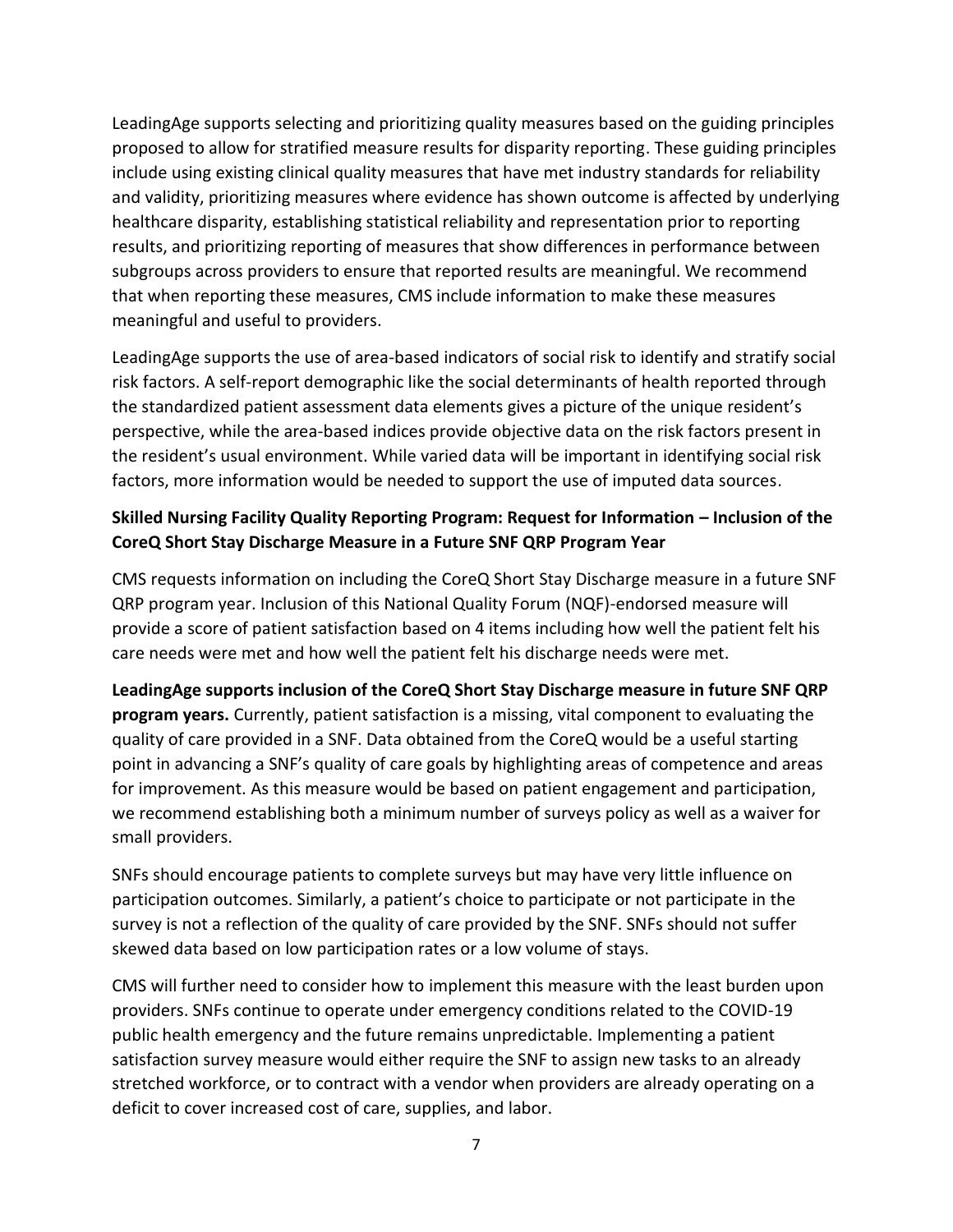#### **Skilled Nursing Facility Value-Based Purchasing Program: Proposal to Suppress the Skilled Nursing Facility 30-Day All-Cause Readmission Measure for the FY 2023 Program Year**

CMS proposes to suppress the Skilled Nursing Facility 30-Day All-Cause Readmission Measure (SNFRM) for FY 2023 program year as a result of the continued public health emergency (PHE). The measure was suppressed in FY 2022 for scoring and payment purposes and a measure suppression policy, including 4 measure suppression factors, was finalized in response to the COVID-19 PHE. For FY 2023, CMS proposes suppressing the measure once again for scoring and payment purposes under measure suppression factor #4: Significant national shortages or rapid or unprecedented changes in healthcare personnel and patient case volumes or facility-level case mix.

As was finalized in FY 2022, CMS proposes for FY 2023 to utilize the previously finalized performance period FY 2021 and baseline period FY 2019 to calculate risk-standardized readmission rates. All participating SNFs will be assigned a performance score of 0, resulting in identical performance scores and identical incentive payment multipliers. Participating SNFs' adjusted federal per diem rate would be reduced by 2%, then 60% would be awarded back to each participating SNF.

**LeadingAge supports the proposal to suppress the SNFRM for FY 2023 under measure suppression factor #4 but urges CMS to increase the payback percentage to the full 70% allowable by statute.** SNFs continue to struggle financially due to the COVID-19 PHE and rising costs of care, supplies, and labor. The 60% incentive was finalized in FY 2018 under considerably different circumstances and as the needs of SNF patients, the expectations of care provision, and the realities of the economy all change, our payment systems must be responsive.

### **Skilled Nursing Facility Value-Based Purchasing Program: Skilled Nursing Facility Healthcare-Associated Infections Requiring Hospitalization Measure**

CMS proposes to adopt the Skilled Nursing Facility (SNF) Healthcare-Associated Infections (HAI) Requiring Hospitalization measure with the FY 2026 program year. This claims-based outcome measure is currently in use in the SNF Quality Reporting Program and estimates the riskstandardized rate of HAIs that are acquired during SNF care and result in hospitalization.

**LeadingAge conditionally supports the inclusion of the SNF HAIs Requiring Hospitalization measure in the SNF VBP for the FY 2026 program year.** This measure is an important indicator of quality in a SNF and has the added benefit of posing low burden on the SNF, being a measure that is claims-based and one with which SNFs are already familiar due to its inclusion in the SNF QRP program. We note, however, that this measure includes hospitalizations due to COVID-19. Given the transmissibility of COVID-19 and relative unpredictability of COVID-19 source exposure, particularly given the inability of a nursing home to enforce source control and prohibit physical contact between residents and visitors, we recommend that CMS update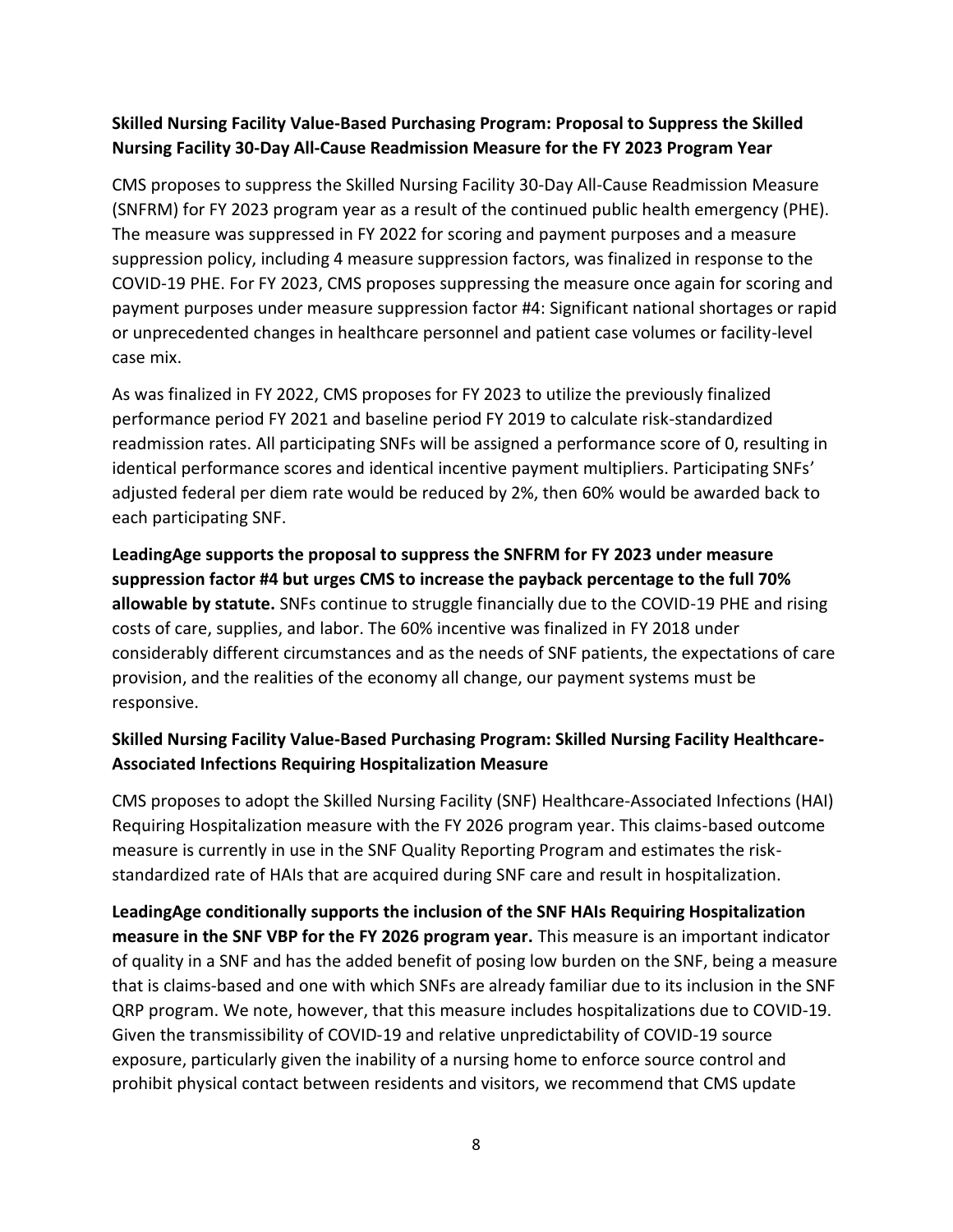specifications of this measure to incorporate a risk-adjustment or exclusionary criteria for COVID-19 infection.

### **Skilled Nursing Facility Value-Based Purchasing Program: Total Nursing Hours Per Resident Day Staffing Measure**

CMS proposes to adopt the Total Nursing Hours Per Resident Day Staffing (Total Nurse Staffing) measure for FY 2026. This structural measure would utilize data from the payroll-based journal to calculate total nursing hours per resident day with a performance year beginning FY 2024.

**LeadingAge proposes to delay the finalization of this measure to the FY 2024 SNF PPS rule.** While we recognize the importance of measuring staffing and note that the total nurse staffing will be included in the 5-star Quality Rating System on Care Compare beginning in July 2022, we cannot support a pay-for-performance program measure during a recognized staffing crisis. The nursing home reform agenda released by the Biden Administration in February 2022 calls for a nation-wide, inter-agency campaign to improve recruitment, training, retention, and transition of workers through long-term care. The report released by the National Academies of Sciences, Engineering, and Medicine, released in April 2022 made several recommendations for federal action to address the staffing crisis. We must see real movement on this issue before we can tie performance to reimbursement.

## **Skilled Nursing Facility Value-Based Purchasing Program: Request for Comment on the Inclusion of Staffing Turnover Measure and COVID-19 Vaccination Coverage among Healthcare Personnel Measure in Future Program Years**

CMS requests comment on including a Staffing Turnover measure in the FY 2024 SNF PPS proposed rule and the COVID-19 Vaccination Coverage among Healthcare Personnel measure in a future undetermined program year. In both cases, these measures would be added to the Measures Under Consideration (MUC) list.

At this time, LeadingAge opposes the inclusion of the COVID-19 Vaccination Coverage among Healthcare Personnel measure in a future SNF VBP proposal. Much like influenza vaccination, COVID-19 vaccination is an important tool in protecting the health and wellbeing of residents in long-term care and the staff caring for them and public reporting of this measure holds SNFs accountable for providing quality care for the residents.

However, we note that this measure is already reported through the SNF QRP program, on Care Compare, and on various CMS and CDC sites. Inclusion of this measure in the pay-forperformance SNF VBP would be inappropriate given that SNFs would be penalized for something over which they have little control – the ability of their staff to accept COVID-19 vaccination. We note that the measure excludes staff who have medical contraindications to COVID-19 vaccine. Should the measure be adjusted to also exclude those who have received other medical or religious exemptions from the vaccine, LeadingAge would reconsider the proposal.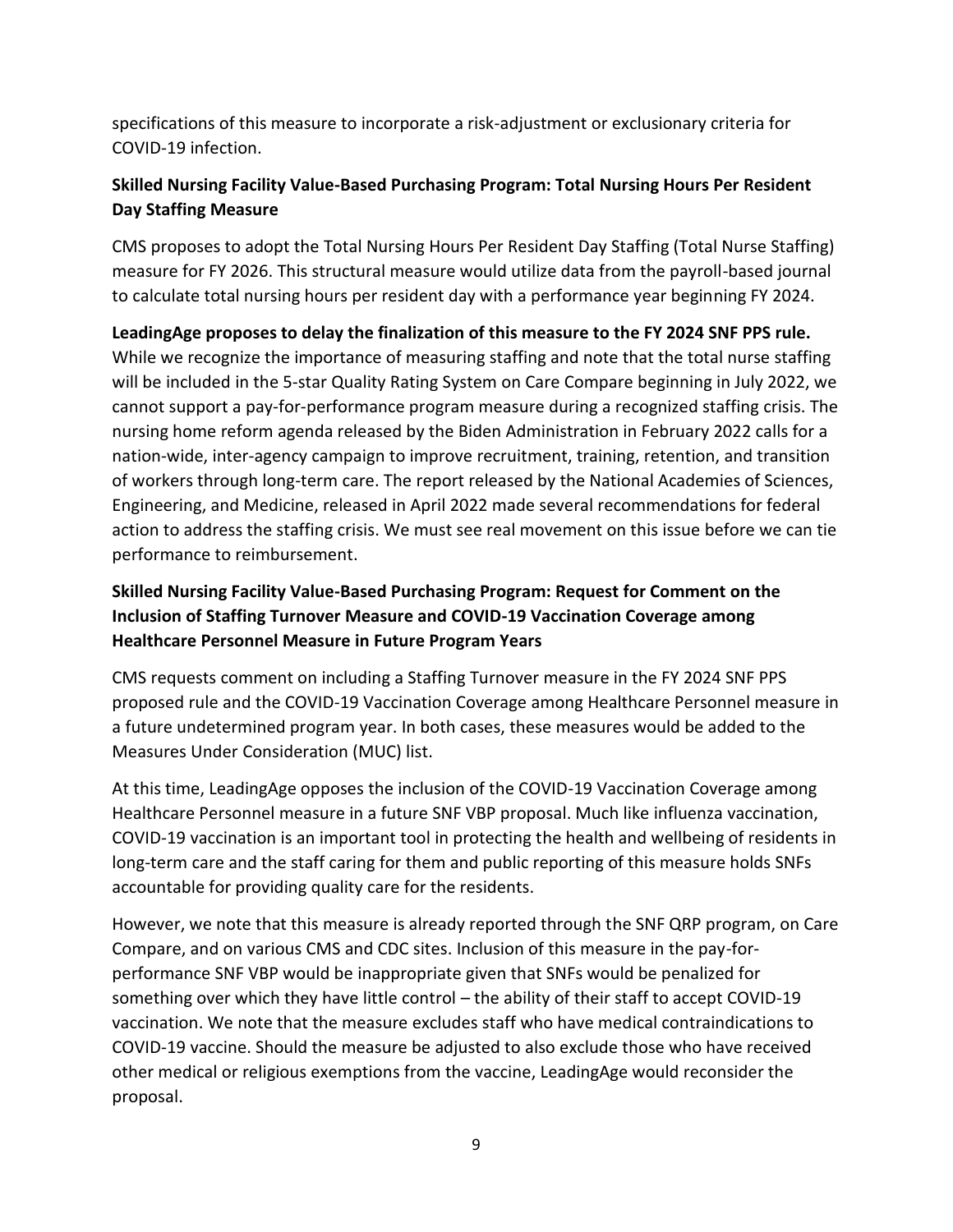In regards to a Staffing Turnover measure, we believe, as with the proposal for a Total Nurse Staffing measure, that more time is needed before considering inclusion of any staffing measures in the pay-for-performance SNF VBP program and therefore recommend deferring the Staffing Turnover measure until the staffing crisis has been addressed. We further note, consistent with our previous feedback to CMS on this measure, that the definition of turnover must be re-evaluated.

The current measure indicates turnover when a staff member has a work-gap of 60 days or more. As has been previously discussed with CMS, a threshold of 60 days incorrectly identifies turnover in staff who may be on temporary leave, such as those who have been approved leave to care for a new baby, ill spouse, or aging parent. CMS has stood firm on the 60-day threshold, stating that losing staff for a period of 60 days or more, regardless of the reason, is disruptive to the care provided to the resident.

LeadingAge disagrees with this rationale. A 60-day work-gap does not necessarily equate with disrupted care. The resident's care may be re-assigned to a consistent staff member who is able to carry on seamlessly, causing no more disruption than would be caused by a resident who chooses to relocate within the nursing home to a room or unit under the assignment of a different staff caregiver. Conversely, a staff member who experiences a 60-day work-gap and chooses to return to the nursing home following leave indicates dedication to quality care and commitment to the culture of the nursing home. We urge CMS to reconsider the 60-day threshold for determining staff turnover.

#### **Skilled Nursing Facility Value-Based Purchasing Program: Proposed Case Minimums**

CMS proposes a new approach to establishing the minimum number of data elements necessary to calculate performance on a measure and for the SNF to be eligible for a valuebased incentive payment (VBIP). While proposed minimums would maximize the number of SNFs eligible for a VBIP, MedPAC's recent review of the VBP program suggests that measure reliability would be stronger at a 60 eligible stay minimum instead of the proposed 25 eligible stays or residents.

In addition, we believe an increasing number of SNFs may have trouble meeting minimums for two key reasons: 1) The percentage of Medicare beneficiaries enrolled in Medicare Advantage plans has reached roughly 47% nationally, but in some counties and regions, it makes up 60- 80%, leaving fewer Medicare FFS eligible stays to count for a measure; and 2) nursing homes have had to limit or reduce admissions to their SNF due to staffing shortages. For these reasons, we believe the minimums should be higher and include all-payer data to ensure reliability and not negatively impact smaller providers.

#### **Skilled Nursing Facility Value-Based Purchasing Program: Proposals to Update Scoring Methodology and the Performance Score Scale**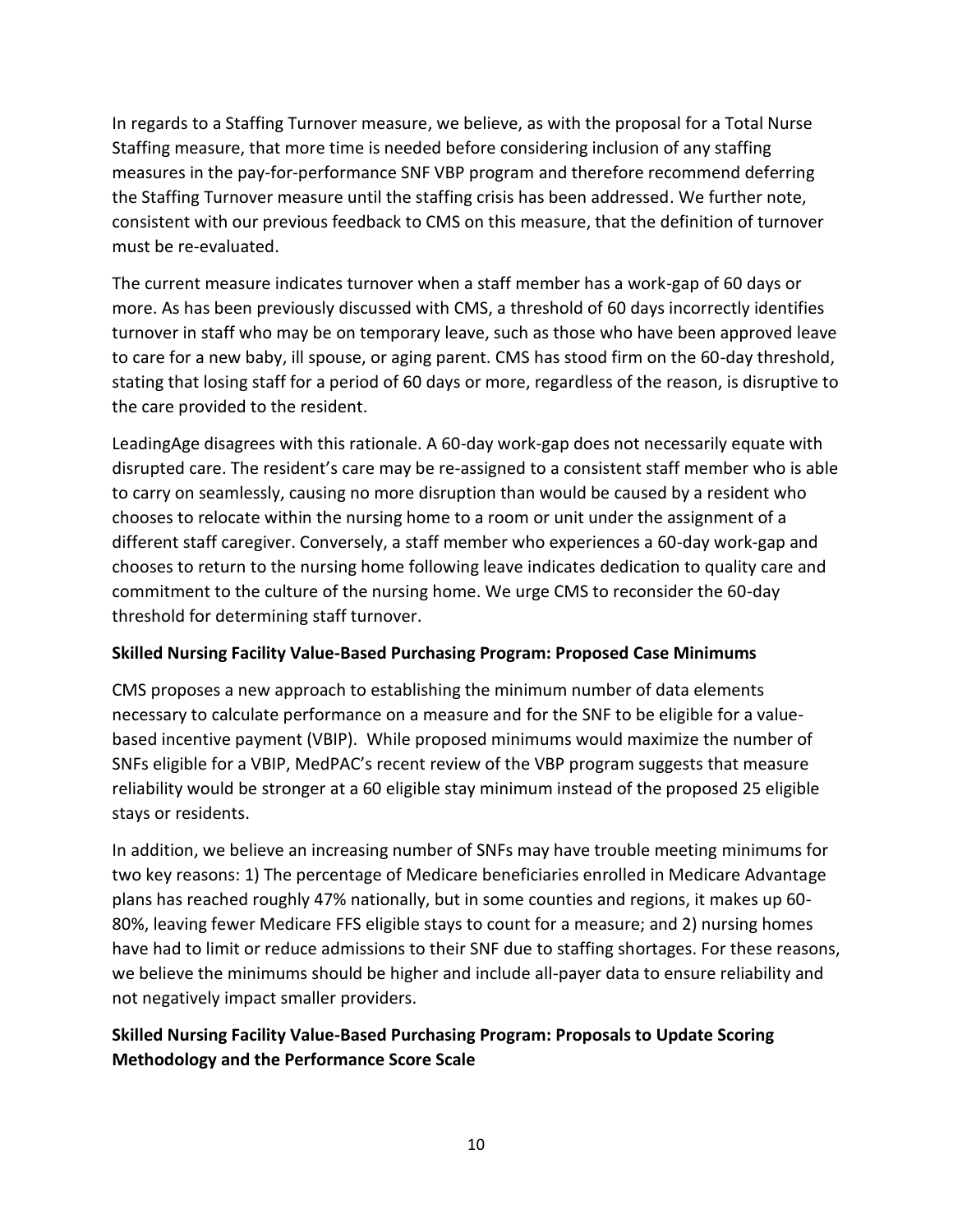CMS proposes to update scoring methodology for the SNF VBP. CMS proposes to allow for a maximum of 10 points on each measure for achievement and 9 points for improvement. CMS would identify the benchmark as the mean of the top decile of SNF performance on the measure during the baseline period and the achievement threshold would be defined as the 25<sup>th</sup> percentile of national SNF performance on the measure during the baseline period. CMS notes that between 0 and 10 and 0 and 9 points will be awarded to providers for achievement and performance scores, but does not indicate whether these scores will be awarded as whole numbers or decimal numbers. Points would then be summed and normalized to a 100-point scale.

LeadingAge supports normalizing the scores to a 100-point scale but cautions that 10-point and 9-point scales without decimal gradations not only have the potential to disadvantage providers but may not allow for enough variation among scores as compared to a 100-point scale. We further support the proposal to consider weighting measures as more are added to the SNF VBP, but recommend CMS seek additional stakeholder feedback as more detailed and relevant information becomes available.

### **Skilled Nursing Facility Value-Based Purchasing Program: Request for Comment on the Validation of SNF Measures and Assessment Data**

CMS requests comment on procedures to validate SNF VBP program measures, quality measure data, and assessment data. CMS requests feedback on the feasibility and need to select SNFs for validation via a chart review to determine the accuracy of elements entered into the Minimum Data Set (MDS) and payroll-based journal (PBJ).

LeadingAge cautions CMS that any adopted validation procedures should consider the burden that would be imposed on SNFs during this validation process. Recall that a chart review and audit of MDS will require the assistance of clinical staff and interdisciplinary team members whose time is better spent providing quality care to residents. Further, some states, such as Washington state, have a state-level validation process in place already. Additional information is also needed related to how CMS would select SNFs validation. It will be essential for stakeholders to have the opportunity to review and provide feedback on methods of selection to ensure an efficient and effective process and LeadingAge recommends that CMS collaborate with states on validation procedures currently in place to avoid duplicative processes.

### **Skilled Nursing Facility Value-Based Purchasing Program: Request for Comment on Updating the SNF VBP Exchange Function**

CMS requests comment on updating the SNF VBP exchange function to accommodate future measure additions to the program. In the FY 2018 SNF PPS rule, CMS illustrated four possibilities for exchange function forms. The logistic exchange function was adopted at that time, but CMS requests comment on whether to propose a new exchange function or modify the logistic exchange function in future years.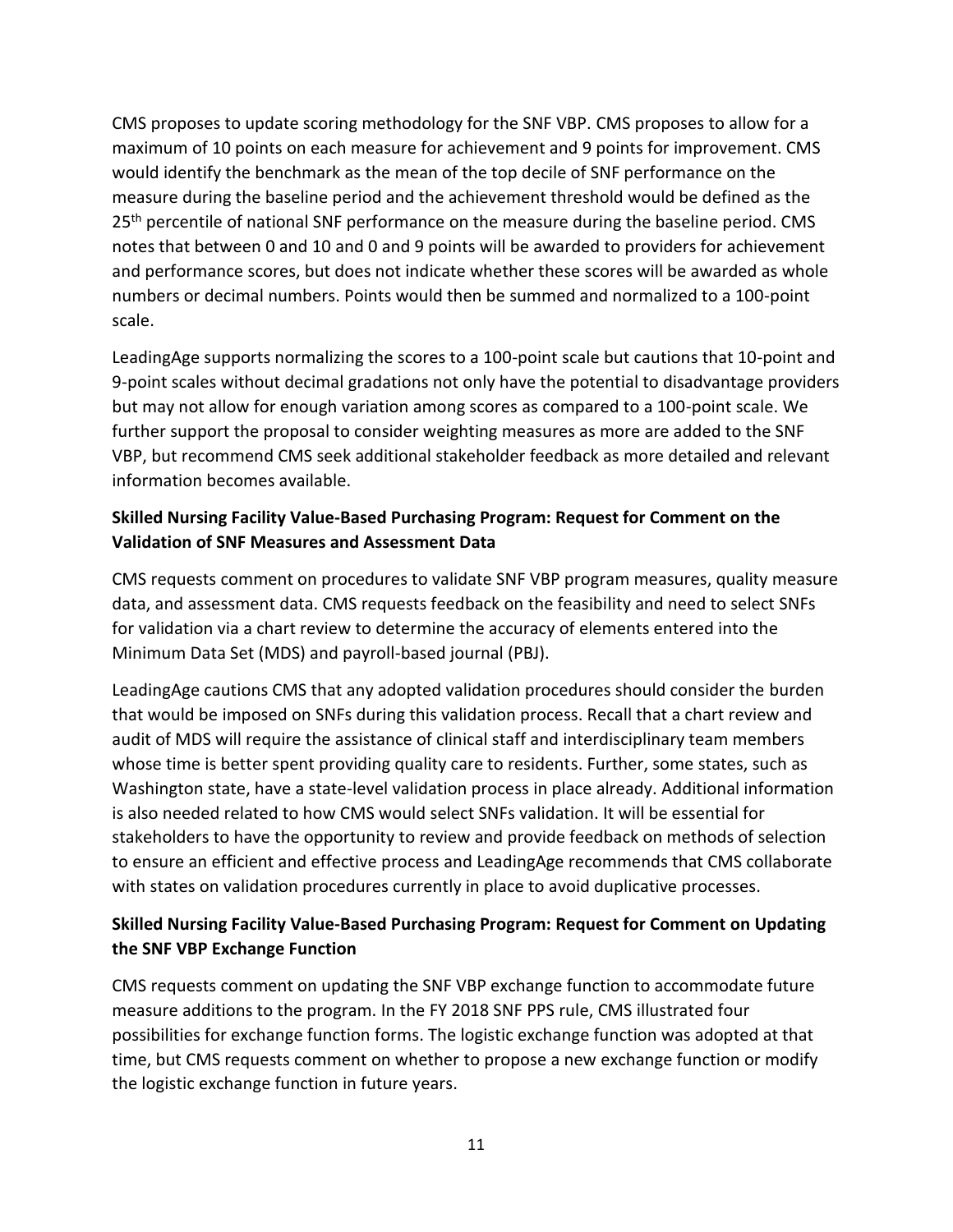In general, in examining whether to change the exchange function for the SNF VBP, we believe our members would appreciate the ability to understand how their performance scores translate into their value-based incentive payment (VBIP); while retaining the benefit of the logistics function that maximizes the number of SNFs who are able to earn a positive payment adjustment. We are concerned overall with the inherent disadvantages in the current system for small SNFs, those who treat sicker beneficiaries, or those who treat higher proportions of dually-eligible individuals.

We would ask that CMS consider and analyze the MedPAC report on the SNF VBP program and see if there are elements in its Value Incentive Payment (VIP) program that might be appropriate to incorporate into the SNF VBP to ensure more equitable opportunity for all SNFs to achieve a positive VBIP. For example, might the SNF VBP group SNFs into like peer groups based upon their mix of residents of social risk? This peer grouping strategy might incentivize SNFs to take on higher need beneficiaries or those with social risk factors.

#### **Request For Information: Mandatory Minimum Staffing Levels**

CMS requests information on revising long-term care regulatory requirements to establish mandatory minimum staffing levels. This request for information is connected to the nursing home reform plan announced by the Biden Administration in February 2022, Protecting Seniors by Improving Safety and Quality of Care in the Nation's Nursing Homes, in which it was announced that CMS would conduct a study to determine the level and type of staffing needed to ensure safety and quality care and propose minimum staffing standards within one year. CMS states that this request for information will help inform policy decisions and provides a number of considerations for feedback.

LeadingAge appreciates the opportunity to provide feedback on this important issue and urges CMS to proceed in a way that is thoughtful, strategic, and realistic. The current workforce shortage in our nation is dire and does not impact nursing homes alone. Both the White House agenda and the report from the National Academies of Sciences, Engineering, and Medicine (NASEM), The National Imperative to Improve Nursing Home Quality, cite the need for an extensive, cross-departmental campaign to address recruitment, training, and retention of workers in the long-term care workforce. Ignoring these imperatives and simply imposing a staffing standard without addressing the workforce crisis is illogical and unjustly punishes nursing homes that are unable to meet standards due to factors beyond their control.

Similarly, enforcing a staffing standard while simultaneously siphoning off resources is a selfdefeating exercise. One commonly discussed solution to improve workforce recruitment and retention is to pay competitive wages. While we fully support appropriately and adequately compensating the long-term care workforce, LeadingAge reminds CMS that staff wages and benefits cannot be increased when the system is underfunded and SNF payments are being cut. LeadingAge members have reached out to notify us that they are forced to take beds offline,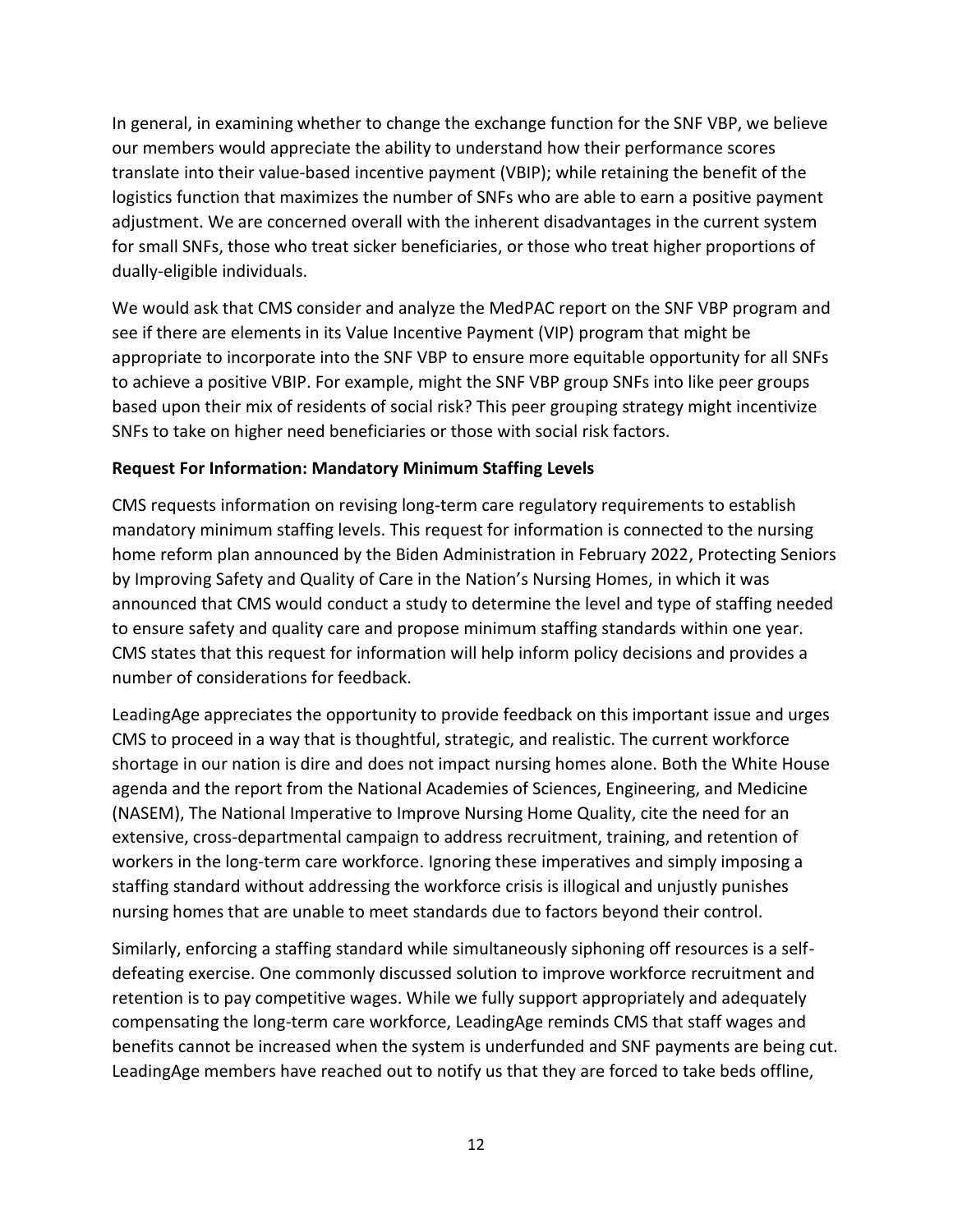close down units, or close the SNF altogether because rising costs and inadequate reimbursement result in a service that is no longer viable.

While downsizing the nation's nursing homes might artificially mitigate the workforce crisis, it does an inhumane disservice to the current residents who must discharge from the nursing home and the future residents who will be forced to seek care outside their home communities because the resources no longer exist locally. You get what you pay for and to get quality care from a thriving workforce, CMS must pay adequate reimbursement rates.

Only after investing in staffing improvements, both functionally and financially, should CMS consider how to measure a staffing standard. For ease of interpretation, we address CMS's specific suggestions below in the format of the proposed rule.

### *Is there evidence (other than the evidence reviewed in this RFI) that establishes appropriate minimum threshold staffing requirements for both nurses and other direct care workers? To what extent do older studies remain relevant? What are the benefits of adequate staffing in LTC facilities to residents and quality of care?*

We are not aware of such evidence. LeadingAge feels it is prudent that staffing standards are evidence-based and resulting from current, setting-specific research, such as the staffing studies dictated in the White House reform plan and the NASEM report. Resident acuity has increased over the years, as have the expectations and requirements for nursing home care. COVID-19 has changed the entire healthcare system, nursing homes included, in a way that could not have been predicted and inarguably, it has changed our future. A fresh study, initiated to examine exactly what is intended to be measured and regulated, should form the basis for considering a staffing standard.

## *What resident and facility factors should be considered in establishing a minimum staffing requirement for LTC facilities? How should the facility assessment of resident needs and acuity impact the minimum staffing requirement?*

As recommended in the NASEM report, the unique characteristics of a nursing home should be considered in determining whether staffing is adequate. Factors such as census, resident acuity, and case mix, as well as any particular needs identified in the facility assessment, factor into the unique level and type of staff that would be required to meet the needs of the residents. Noting that these factors could change on a daily basis, it would be advisable to establish benchmarks rather than absolute values in staffing requirements.

Additionally, clinical discretion afforded by the professionals staffing our nursing homes cannot be overlooked. The medical directors, administrators, and directors of nursing are most familiar with the individual resident needs and plans of care, and with the skills and competencies of their staff. These individuals are the experts on staffing their communities and they must have the flexibility to make choices about the staffing that will best ensure safety and quality of care.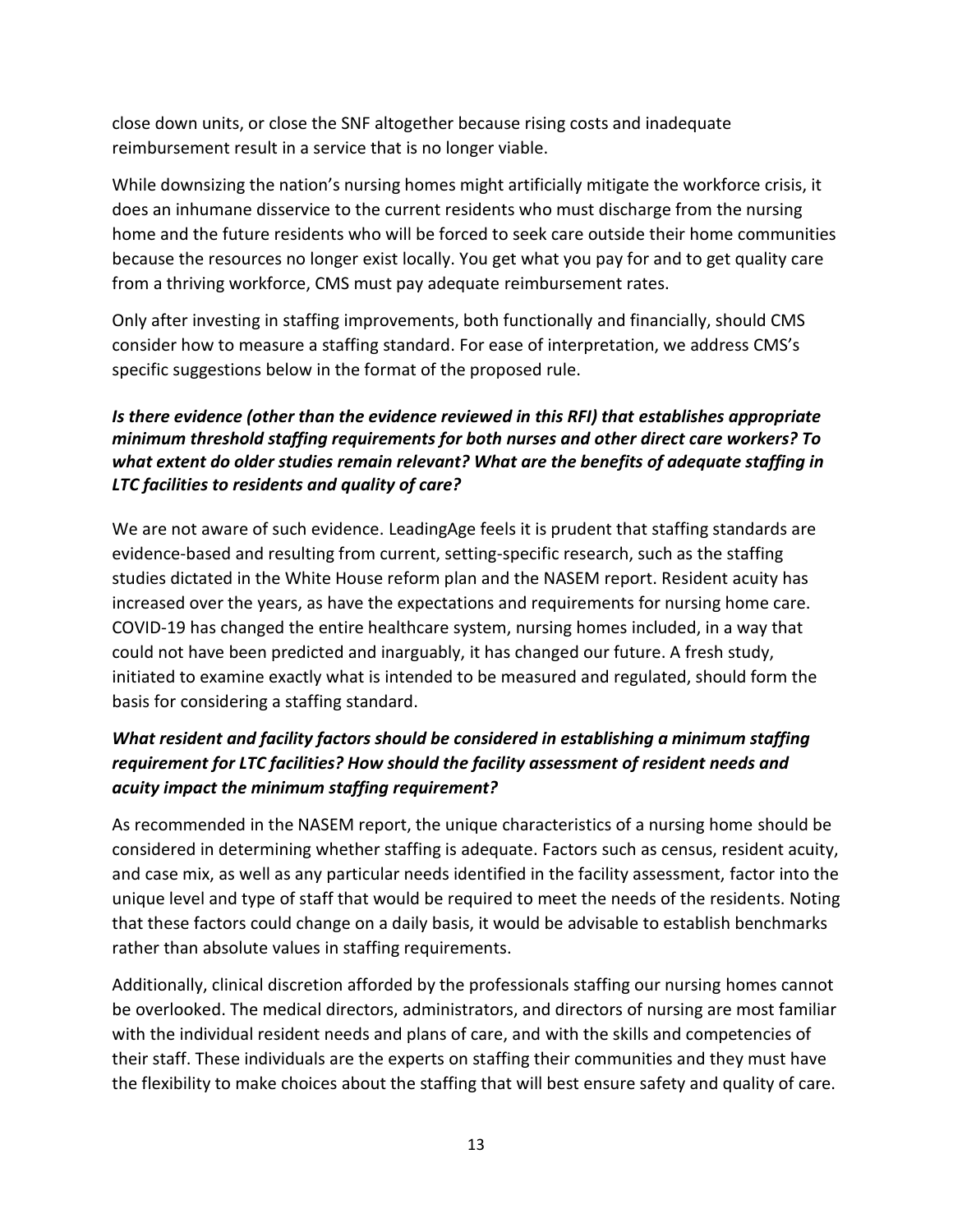CMS must also consider factors such as geographic location and workforce availability, including availability of workforce specific to the position. Rural or frontier locations may have difficulty filling roles based on limited numbers of qualified candidates. More specialized positions, such as infection preventionists, may necessitate sharing staff between nursing homes or other settings. Meeting minimum staffing standards at 2 or more locations could be challenging, particularly if locations are significant distances from one another. Conversely, geographic location may not be an issue for some nursing homes, but an abundance of jobs in other healthcare settings may challenge the nursing home to fill positions.

### *Is there evidence that resources that could be spent on staffing are instead being used on expenses that are not necessary to quality patient care?*

Both the White House initiative and the NASEM report call for greater transparency and accountability around the financial operations of nursing homes. LeadingAge supports this measure that will show the ways in which our nonprofit and like-minded mission-driven members channel available funding back into the nursing home and care of the residents. As CMS examines this data, we urge you to keep in mind that financial operations contribute to quality care in varied ways. Our members tell us that while staffing may be the primary expenditure, capital expenses such as plumbing repairs or upgrading old buildings have a significant impact on the safety and well-being of residents, their families, and staff.

### *What factors impact a facility's capability to successfully recruit and retain nursing staff? What strategies could facilities employ to increase nurse staffing levels, including successful strategies for recruiting and retaining staff? What risks are associated with these strategies, and how could nursing homes mitigate these risks?*

We know that competitive wages have a significant impact on any employer's ability to recruit and retain staff. Our nonprofit and like-minded mission-driven providers, particularly those with high concentrations of residents relying on Medicaid to cover long-term care costs, are at a disadvantage for paying competitive wages while trying to manage costs of care and operations amidst inadequate reimbursement.

One must also consider the changing demands of the workforce. Reevaluation and internal reflection throughout the pandemic have changed the needs and priorities of the workforce at large. Emerging priorities such as flexible work schedules and remote work options may be challenging or outright infeasible for nursing homes, further disadvantaging nursing homes when recruiting amidst a national, cross-sector workforce shortage.

When contemplating factors impacting workforce recruitment, CMS must also consider the impact of a nursing home's ability to train staff. LeadingAge members tell us that opportunities to partner with local high schools, trade schools, and community colleges are invaluable in bringing in new workers, immersing them in the standard of quality expected, and retaining them through exposure to a culture of caring.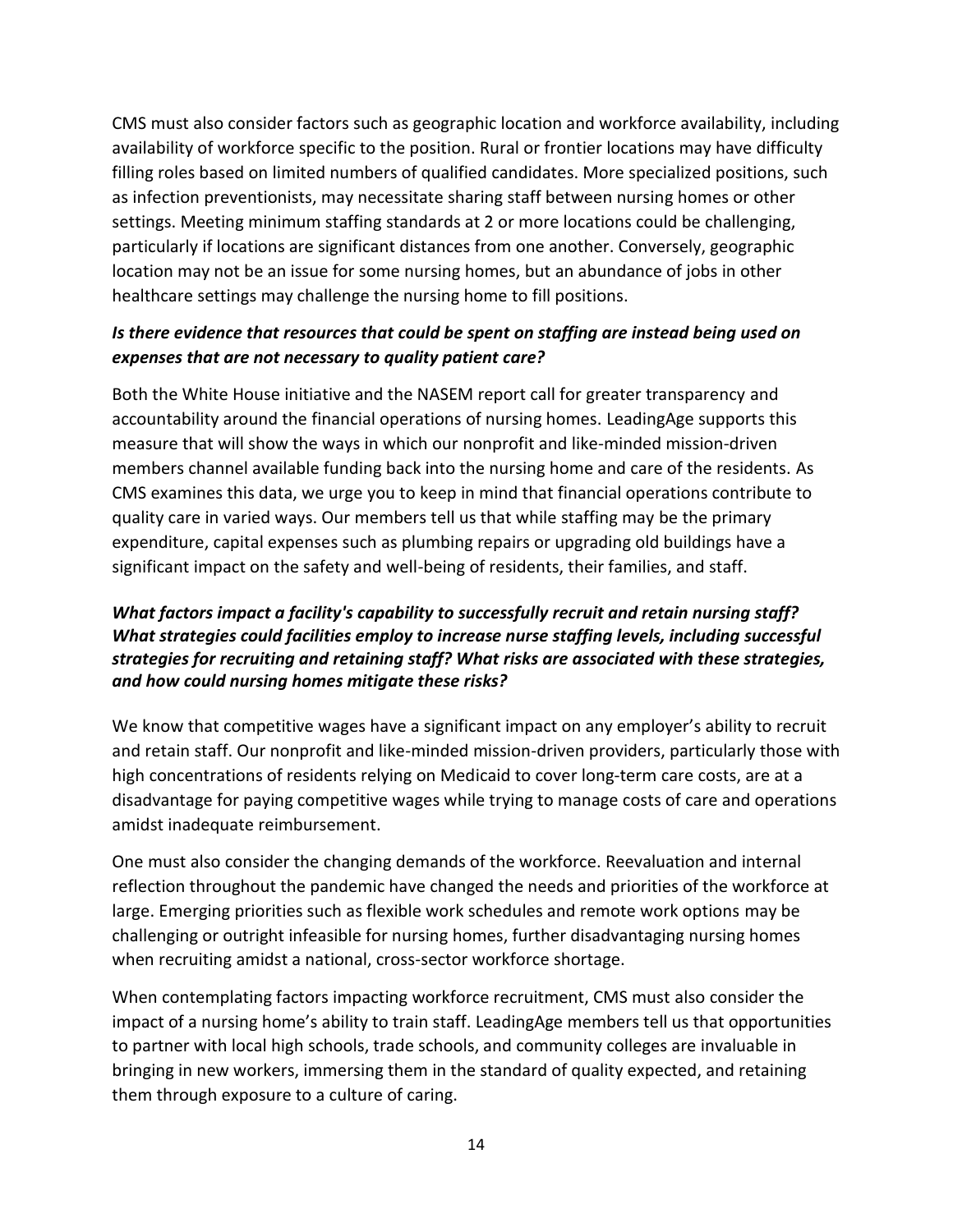Yet nursing homes across the country are prohibited from operating nurse aide training and competency evaluation programs due to arbitrary limitations that may have little to do with the nursing home's ability to train workers to provide quality care. CMS must be mindful in survey enforcement and pursue appropriate remedies that do not unnecessarily limit nurse aide training options.

#### *What should CMS do if there are facilities that are unable to obtain adequate staffing despite good faith efforts to recruit workers? How would CMS define and assess what constitutes a good faith effort to recruit workers? How would CMS account for job quality, pay and benefits, and labor protections in assessing whether recruitment efforts were adequate and in good faith?*

During the pandemic, as nursing homes made decisions about operations and states made decisions about assistance related to staffing shortages, rubrics were useful in guiding providers and ensuring all efforts had truly been exhausted. For example, the Centers for Disease Control & Prevention provided guidance on mitigating staffing shortages in healthcare settings, including strategies to be employed at various staffing capacities (conventional capacity, contingency capacity, and crisis capacity).

We caution CMS, though, on a number of factors. First and foremost, when evaluating a good faith effort, assume positive intent. Our non-profit and like-minded mission-driven providers are dedicated to providing quality care and establishing a culture in which we would all choose to live and work. We know that staffing levels impact not only the experience of the resident, but that of the existing staff as well. Inadequate staffing is neither a choice nor an intent.

While examples of checklists and other documents exist that may be helpful in conceptualizing "good faith efforts", applicability of a single federal, or even state-level checklists is limited. We urge CMS to avoid devising overly detailed, exhaustive matrices for determining good faith efforts that force providers to spend more time checking boxes than innovating on ways to address shortages, and waivers must be available for the inevitable circumstances in which adequate staffing cannot be secured.

Finally, remember that factors such as pay and benefits or workforce pool may be beyond a nursing home's control. To ensure the best chance of nursing homes meeting a staffing standard, CMS and other governmental agencies must actively invest in nursing homes through adequate reimbursement, reduced barriers to education, and successful entry into and transition through the long-term care workforce.

### *How should nursing staff turnover be considered in establishing a staffing standard? How should CMS consider the use of short-term (that is, travelling or agency) nurses?*

Turnover is already being measured and reported on Care Compare. Neither turnover nor the use of short-term nurses should factor into a discussion on staffing standards. The goal of a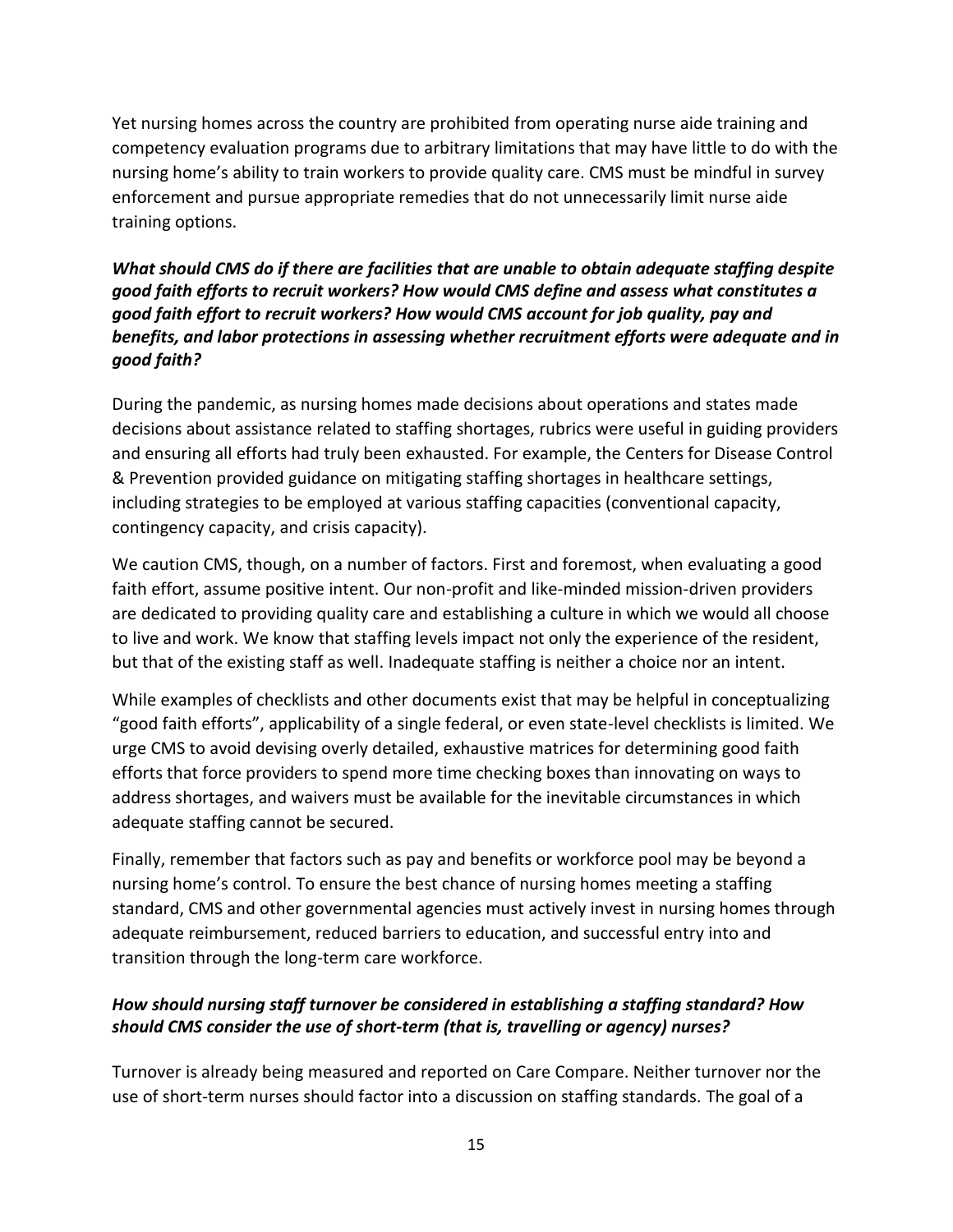staffing standard is to ensure that adequate numbers of staff exist to ensure safe, quality care. The care provided by a staff member should not be discredited simply because the individual is an agency or traveling nurse. CMS should recall that staffing agencies and traveling nurses are utilized expressly for the goal of providing care to residents when direct-employ staff are unavailable. Do not enforce a staffing standard, then create arbitrary barriers to meeting the standard.

### *What fields and professions should be considered to count towards a minimum staffing requirement? Should RNs, LPNs/LVAs, and CNAs be grouped together under a single nursing care expectation? How or when should they be separated out? Should mental health workers be counted as direct care staff?*

As noted previously, these decisions should be based on the results of a thorough staffing study that examines the levels and types of staff necessary to ensure safety and quality care. CMS must carefully consider care provided and quality contributed by both direct and indirect staff, while balancing the realistic challenges of how to measure contributions of various types of staff and the relative burden that could result from additional reporting. Further discussion and solicitation of feedback is warranted upon completion of the staffing study.

# *How should administrative nursing time be considered in establishing a staffing standard? Should a standard account for a minimum time for administrative nursing, in addition to direct care? If so, should it be separated out?*

This issue has been explored previously in discussions around total nurse staffing and weekend staffing measures without satisfying resolution. On the one hand, the presence of a nurse with administrative duties may not translate to direct care. For example, the care experience of a resident on a Saturday afternoon is likely not impacted by the presence or absence of the nurse responsible for the Quality Assurance and Performance Improvement program. However, the activities undertaken by this nurse have a significant impact on resident care. In determining whether to include administrative nursing time, one must be clear on what is being measured and why.

#### *What should a minimum staffing requirement look like, that is, how should it be measured? Should there be some combination of options? For example, options could include establishing minimum nurse HPRD, establishing minimum nurse to resident ratios, requiring that an RN be present in every facility either 24 hours a day or 16 hours a day, and requiring that an RN be on-call whenever an RN was not present in the facility. Should it include any non-nursing requirements? Is there data that supports a specific option?*

LeadingAge members from states with staffing ratios tell us that these standards are unnecessarily challenging and prescriptive. The variable nature of resident census makes these standards unworkable when a nursing home is on a threshold and admits a new resident. Members offering multiple service lines, including those nursing homes that are hospital-based,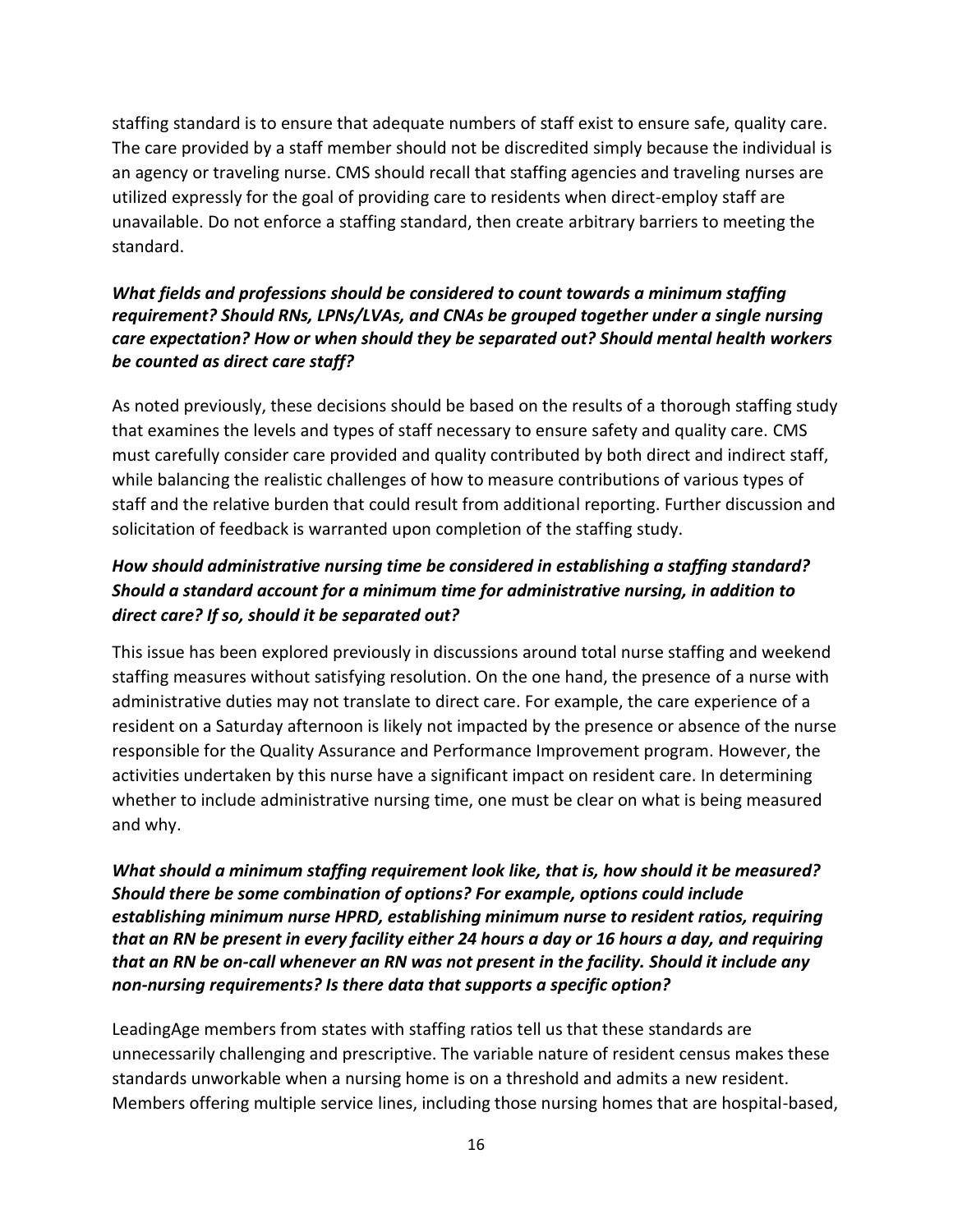also note the difficulty of inflexible "on-site" requirements. Nursing home residents with access to a registered nurse enjoy the same standard of care whether that nurse is located on a hallway designated as the nursing home or located on a hallway designated as the hospital or assisted living. When considering staffing standards, CMS must keep the overall goal in mind and allow flexibility in how that goal is achieved.

### *Are there unintended consequences we should consider in implementing a minimum staffing ratio? How could these be mitigated? For example, how would a minimum staffing ratio impact and/or account for the development of innovative care options, particularly in smaller, more home-like settings, for a subset of residents who might benefit from and be appropriate for such a setting? Are there concerns about shifting non-nursing tasks to nursing staff in order to offset additions to nursing staff by reducing other categories of staff?*

CMS must consider how nursing home care is innovating, both as a result of the pandemic and in a shift toward more person-centered care. LeadingAge members report implementing assistive technologies during the pandemic as a safety measure, such as in the case of electronic monitoring of vital signs. These innovations reflect improvements in care that would not be captured in a staffing standard.

Similarly, even before the pandemic, members were frustrated by the unwillingness to consider care provided by universal workers. Though this workforce innovation represented a more person-centered approach to care, the difficulty of classifying the worker has resulted in these services being completely overlooked. If the ultimate goal is truly to improve quality care, CMS must consider these and other care innovations in developing staffing standards.

# *Does geographic disparity in workforce numbers make a minimum staffing requirement challenging in rural and underserved areas? If yes, how can that be mitigated?*

CMS must consider geographic disparities in examining ability to meet standards. While the current workforce crisis impacts nursing homes across the nation, some places struggle more than others. Even before the pandemic, LeadingAge members reported difficulty finding staff and in particular registered nurses (RNs). One resource that seems under-represented is the contribution of licensed practical nurses (LPNs). LeadingAge encourages CMS to examine the role of the LPN in its staffing study and explore ways in which this level of nursing staff might be better leveraged in the nursing home setting, particularly in light of the strain on the RN workforce.

LeadingAge cautions CMS to be mindful of other factors as well. Long-term care positions are less sought after than other healthcare settings so a nursing home's struggle to hire staff might be more a product of an abundance of healthcare jobs in the area rather than a straightforward staff drought.